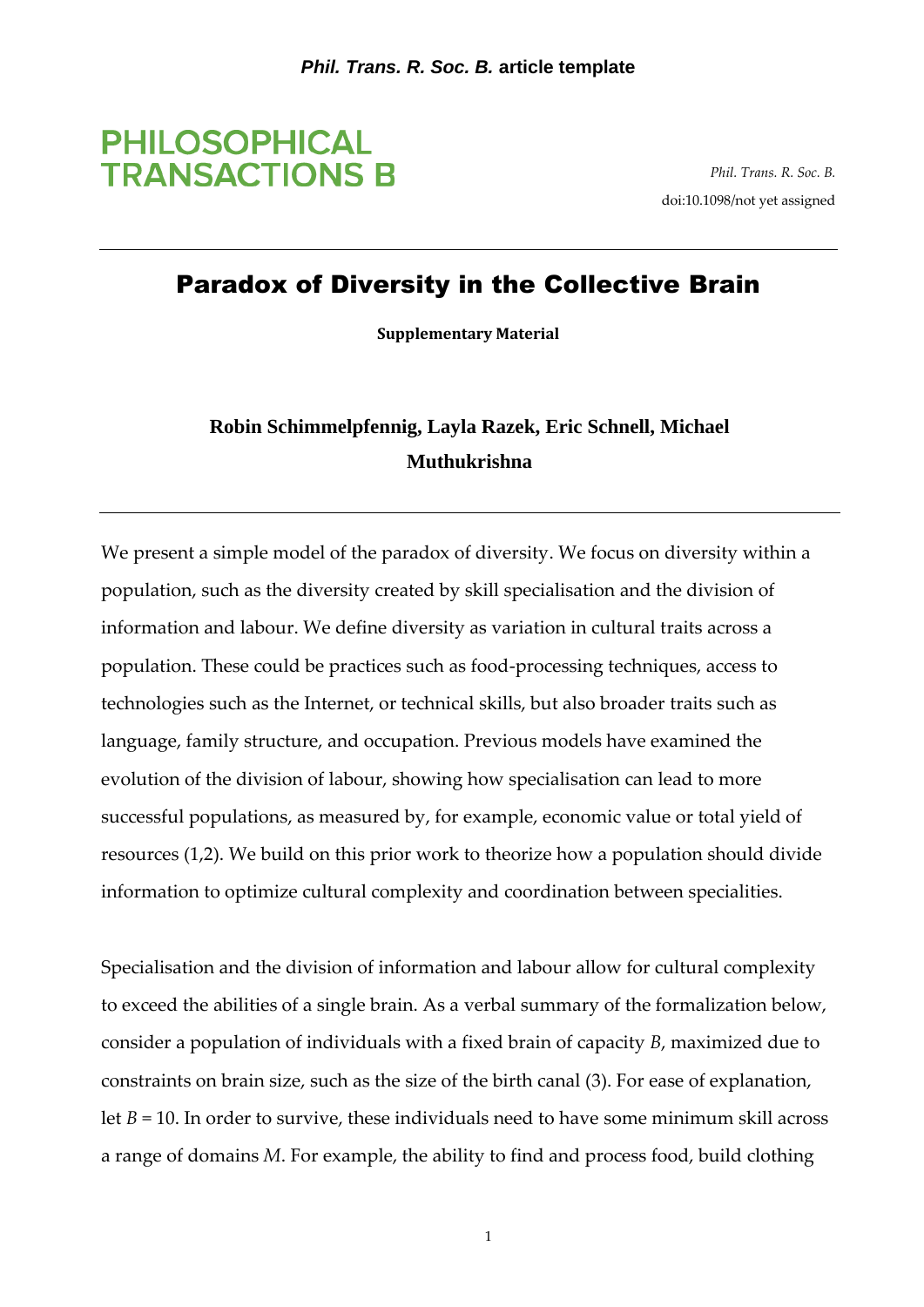and shelter, evade predators, heal the sick, and know the norms and laws of the group. Again, for ease of explanation, let *M* = 10. If everyone in a society has to learn all 10 domains, each reaches skill level *B*/*M* = 10/10 = 1. If, however, everyone had to learn only half the domains (5), then each person—and the society as a whole—could reach *B*/5 = 2. If they only had to learn 1 domain, then they would reach skill unit 10, half a domain then skill level 20, and so on.

The degree to which one can safely specialize is the degree to which one can rely on others to reliably provide the outputs of the knowledge in the remaining domains. This is a function of sociality, interdependence, and cooperation (4). That is, there need to be enough specialists in each domain to ensure that the information is not lost, and the products of labour are sufficient and reliable. For example, in a small town, there may be a single general physician who needs to know many, if not all domains of common medicine. But in New York, a doctor may specialise in a small part of the renal system and get very good at treating that one part. Other specialists will cover other domains. However, ongoing specialisation can create a new challenge. Individuals become smarter at a few domains and stupider at everything else. Ask an average adolescent in a WEIRD society how to grow wheat and you might starve. To summarize, at an individual level, specialisation leads to a higher skill level within a domain, but also a siloing of skills. At a population level, specialisation leads to a higher average skill level across all domains, but creates a coordination challenge that must be overcome for everyone to survive.

We formalize this logic in a model. Our model is predicated on the Cultural Brain Hypothesis (5), modelling division of information as a strategy for coping with an ever growing cumulative cultural corpus. The Cultural Brain Hypothesis predicts the coevolution of brain size, group size, social learning, and life history. Two broad strategies for dealing with the growing information are:

1. **Grow larger brains:** here we assume that larger brains help humans process and store more information (6–8). But there is a fundamental limit to brain size. Larger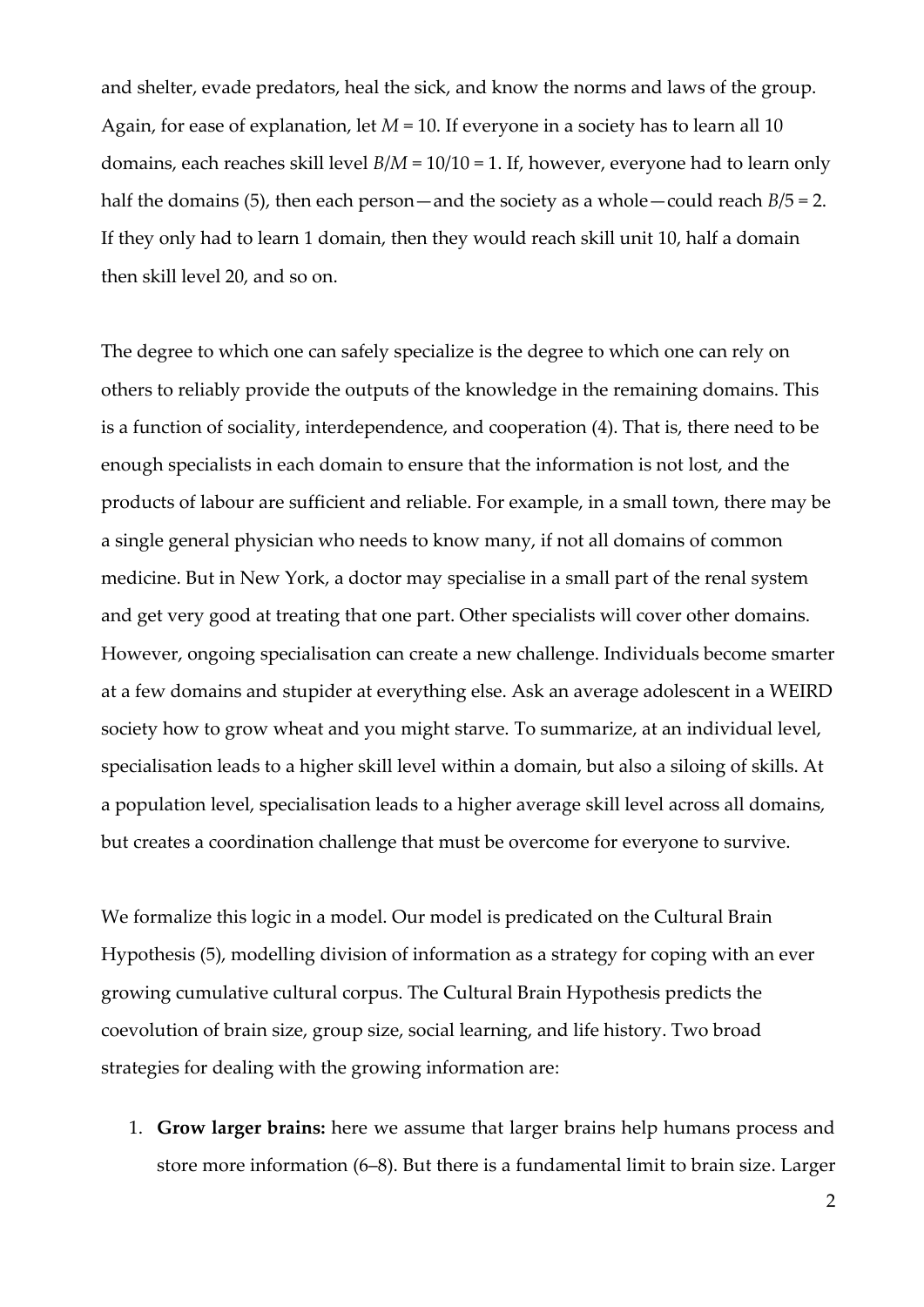and more complex brains are more costly than less complex brains because they require more calories (9), take longer to develop (6,10,11), and are harder to birth (12,13).

2. **Increase transmission fidelity:** Increasing transmission fidelity will help humans to learn faster and more efficiently. See Section 2.2 in the main text for the variety of genetic and cultural innovations that support increased transmission fidelity, ranging from better social learning to longer learning periods to media communication technologies.

There are limits to both bigger brains and transmission fidelity. For example, sufficient calories and safe, secure childhoods are common in much of the WEIRD world (though substantial inequality exists between and within countries), but as Lipschuetz et al. (12) show, bigger brains still predict emergency birth interventions such as Caesareans and forceps. Caesareans remove this selection pressure, but with other health costs, such as those created by the lack of a microbiome transfer (14,15); although new approaches, such as "vaginal seeding" may help mitigate these costs (16). Similarly, extending the juvenile period into a cultural adolescence for longer learning runs into trade-offs on lifetime earnings and reproduction (delayed birth of first child and difficulties reproducing at an older age, particularly among females). In contrast, a division of information and labour strategy has no limits to increasing cultural complexity, as long as the sociality and coordination challenges are met.

## *1.1 Model 1: Specialisation*

A population can increase its average skill level by specialising and dividing information and labour. To formalize this logic, we assume the following:

- There are *N* individuals in the population.
- There are *M* domains to be learned. The aggregation of all individuals in the society must cover the full *M* range to ensure survival. Excellence in tool manufacturing is of little help if you have lost the ability to make food.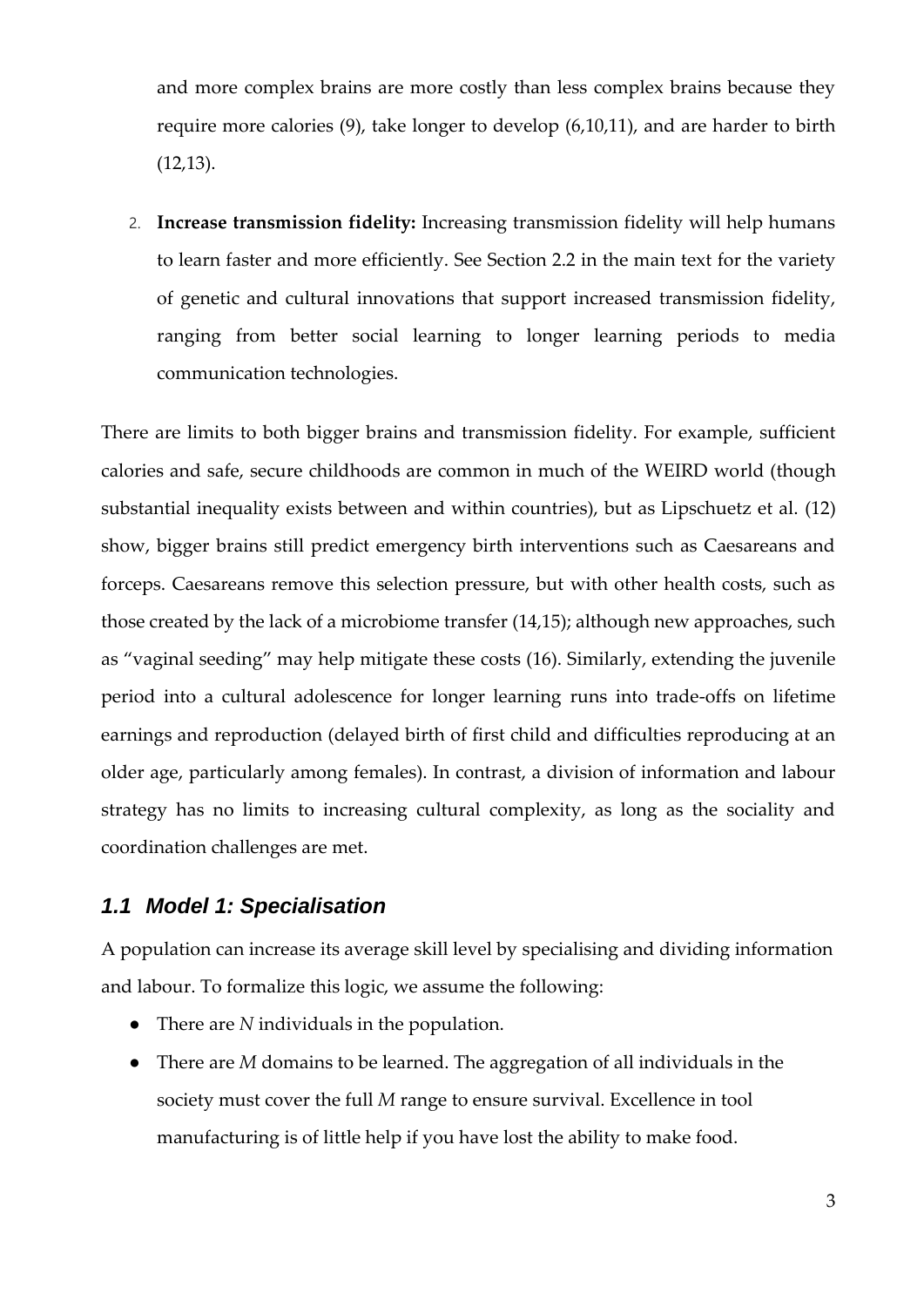- For each domain, learners must learn the same basic level of knowledge (*K*) before they can specialize further. This means that the first *K* amount an individual spends learning a domain overlaps with all other learners of that domain, as they must learn the basics first, and thus this *K* amount only contributes to the societies level of knowledge in the domain once. Above this amount *K*, learners can specialize in sub-domains, and so two learners can each contribute to increase the societal knowledge of the domain. This is equivalent to all engineering majors requiring some minimum mathematical training regardless of speciality.
	- For example, if *K* = 0.4 and two people invest 1 point worth of knowledge into the same domain, then the societal knowledge of that domain would be 1.6. This is because both people learn the same basic 0.4 worth of information, plus they both learn a unique 0.6 of information in that domain, resulting in  $0.4 + 0.6 + 0.6 = 1.6$
- Learners have a fixed capacity *B* to learn new things, a function of brain size and time, which we assume is equal across the population and set at *B*=1.

| Variable | Explanation               | <b>Type and Range</b> |
|----------|---------------------------|-----------------------|
| N        | Population size           | Integer, $N > 0$      |
| М        | Number of domains         | Integer, $M > 0$      |
| B        | Capacity to learn domains |                       |
|          | Basic knowledge threshold | 0 < K < 1             |

*Table 1: Summary of variables*

In our model, the societal knowledge of a domain is the sum of knowledge spent above the threshold *K* by each learner of the domain, plus this threshold *K*. If no learner surpasses the threshold *K*, then it is the maximum of the knowledge spent by each learner of the domain. We make some simplifying assumptions in our model.

First, since we are not modelling comparative advantage between societies or cultural clusters, the total societal knowledge is the minimum of the societal knowledge of all the domains. This means a society's knowledge is only as great as it's least known domain.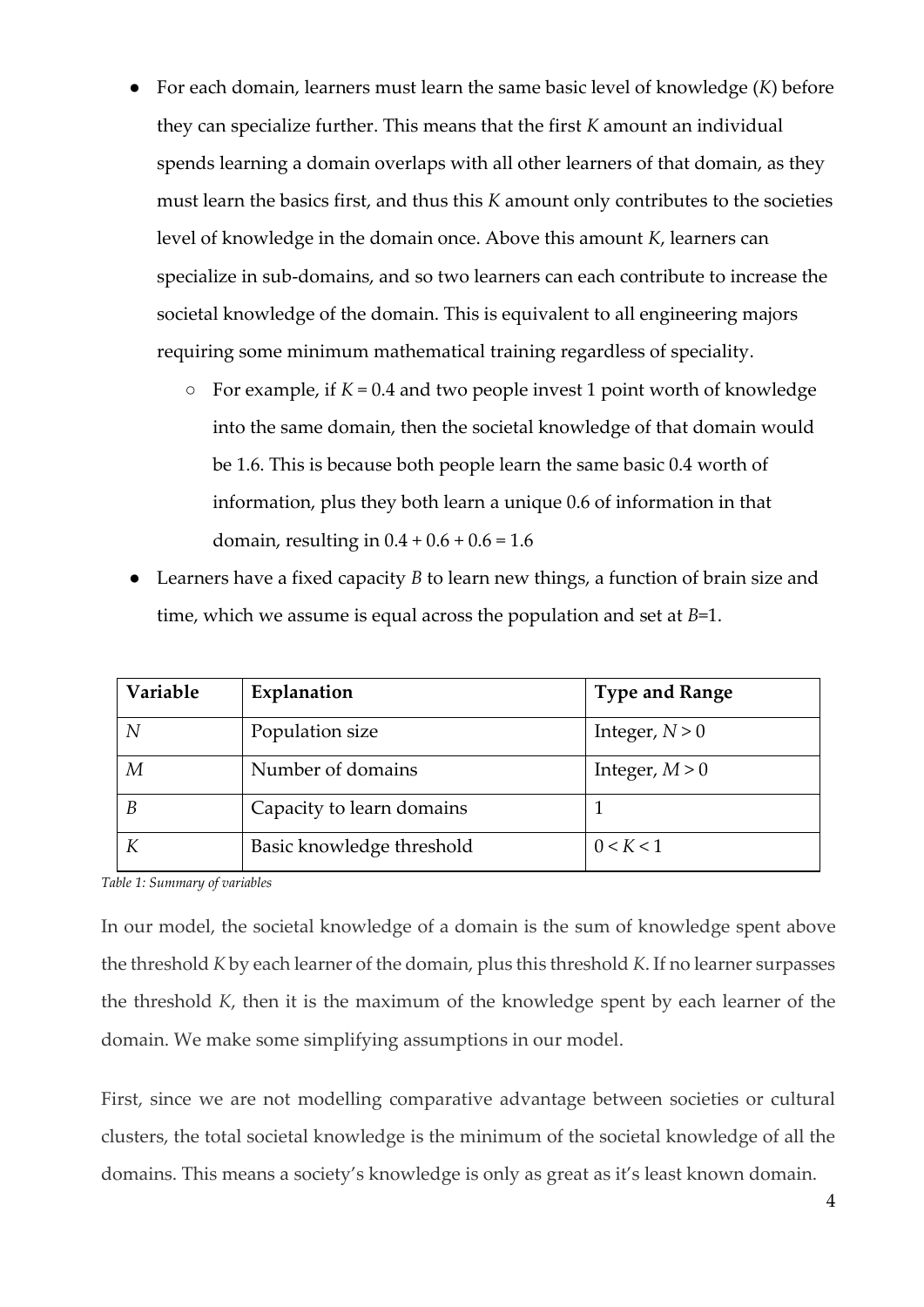Second, since we are modelling skill specialization at a societal level and not the individual level, we treat domains of knowledge as being discrete. In reality this is likely not the case, as the boundary between domains may be fuzzy and some skills may be interchangeable between domains.

Third, we assume an implicit optimization for comparative advantage. No domain is worth more than any other, but we try to equalize the number of individuals within any one domain. To achieve this, each individual will be assigned to  $\lfloor \frac{2M}{N} \rfloor$  $\frac{1}{N}$  domains<sup>1</sup> and the remainder of this division, or *M* (mod *N*), will be assigned to an additional domain. It is then possible to ensure each individual spreads their efforts across all the domains they know such that the societal knowledge of each domain, and in turn the total knowledge level of the society, is:

$$
\text{Social Knowledge} = \frac{N - 2 \cdot M \cdot K}{M} + K \tag{1}
$$

#### **1.1.1 Predictions**

The results from the model illustrate a simple logic: ceteris paribus, with an increase in population size, specialisation can increase, or equivalently the number of domains learnt per person can decrease (see *[Figure 1a](#page-5-0)*). Individuals can focus on learning fewer skills very well, as there are enough other people to learn the remaining skills. This is consistent with evidence that the benefits of diversity are more likely to emerge in larger groups (17).

Similarly, if the number of domains of knowledge increases (see *[Figure 1b](#page-5-0)*), the population needs to learn more domains. However, there is an obvious trade-off: as the population and specialisation levels grow, coordination costs will emerge (18,19). In the next section, we model these coordination costs.

<sup>&</sup>lt;sup>1</sup> If  $\frac{2M}{N}$  $\begin{bmatrix} \overline{a} & \overline{b} \\ \overline{b} & \overline{b} \end{bmatrix} = 0$ , then we instead assign *C* individuals per domain, where *C* is the smallest number such that  $\frac{C*M}{N}$  $\left[\frac{1}{N}\right]$  = 1. This changes equation (1) to  $\frac{N-C*M*K}{M} + K$ .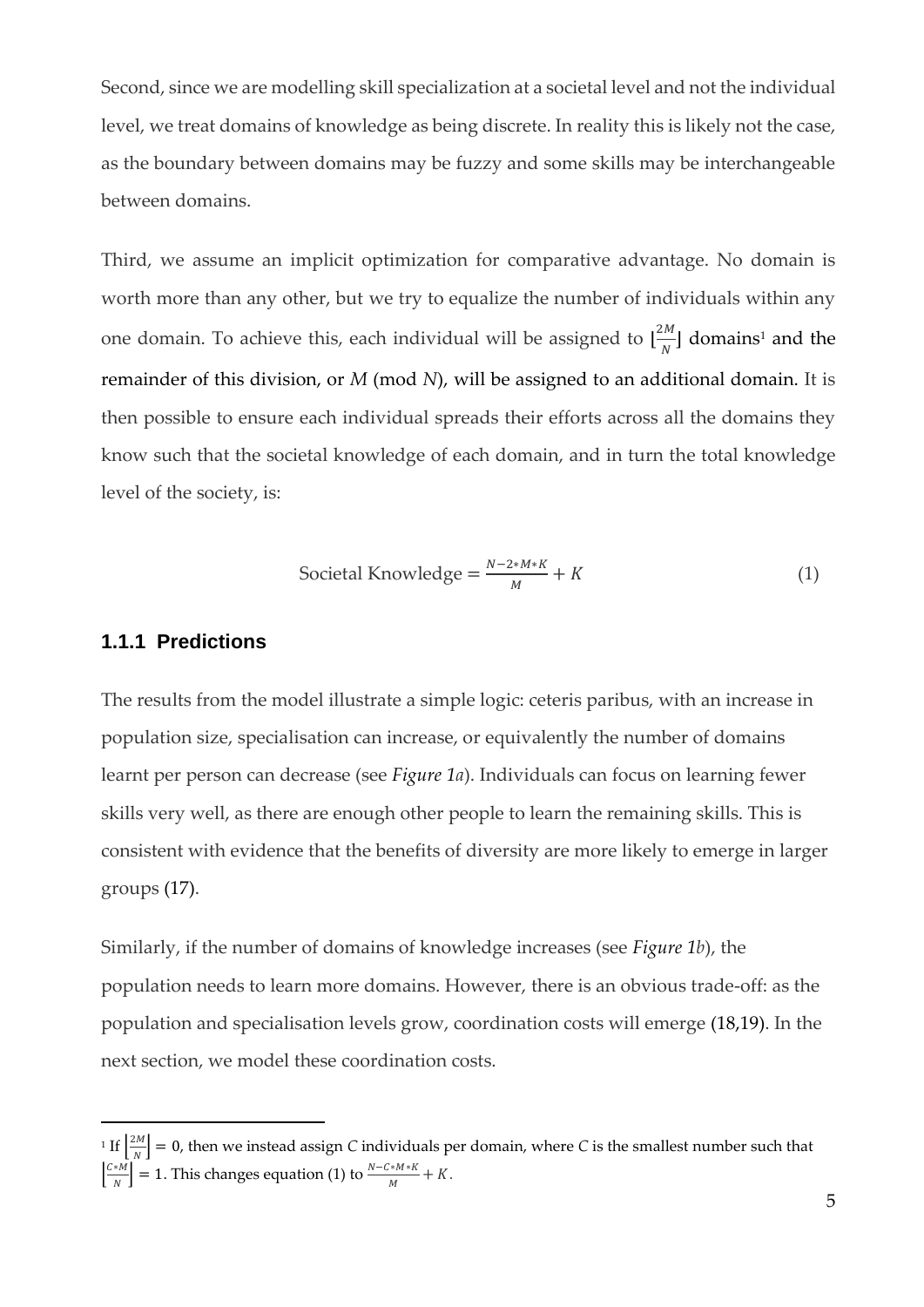

<span id="page-5-0"></span>*Figure 1. Domain division.* For both figures we show the number of domains learnt per person, as we vary either population size (a) or total number of domains (b). We show the minimum number of domains each person must specialise in, recalling that some people will also have to specialise in one extra domain. In *[Figure 1a](#page-5-0)*, given a fixed number of domains (*M* = 20), when the population size increases the number of domains each person specialises in decreases. In *[Figure 1b](#page-5-0)*, for a fixed population size (*N* = 20), when the number of domains increases the number of each person specialises in also increases.

### *1.2 Model 2: Coordination*

To model this coordination problem, we introduce network structure. We construct a network such that difficulty in coordinating is proportional to network path distance. If Person A and Person B share a skill set, then they should be able to coordinate with no issues and so have a direct link in our network. If Person A and Person B do not share a skill set, they have to go through mutual connections based on overlapping skill sets.

To capture the coordination cost for the population as a whole, we can measure the efficiency of the network using Average Dyadic Efficiency ( $ADE = \frac{1}{N(N)}$  $\frac{1}{N(N-1)}\sum_{i \neq j}^{N} \frac{1}{d_i}$  $d_{i,j}$  $\frac{N}{i\neq j}\frac{1}{d_{i,j}}(20),$ where  $d_{i,j}$  is path distance. A larger ADE represents a more efficient network.

For our purposes we will be randomly creating networks with different sets of parameters. We do so by randomly assigning *A* individuals to each domain, where *A* is an integer greater than 2. By assigning at least 2 individuals per domain, we can ensure that our network can be connected. We do this assignment while ensuring that every individual is assigned to at least  $\lfloor \frac{A*M}{N} \rfloor$  $\frac{M}{N}$  domains,  $AxM$  (mod N) individuals learns one additional domain, and no individual learns the same domain twice. This algorithm can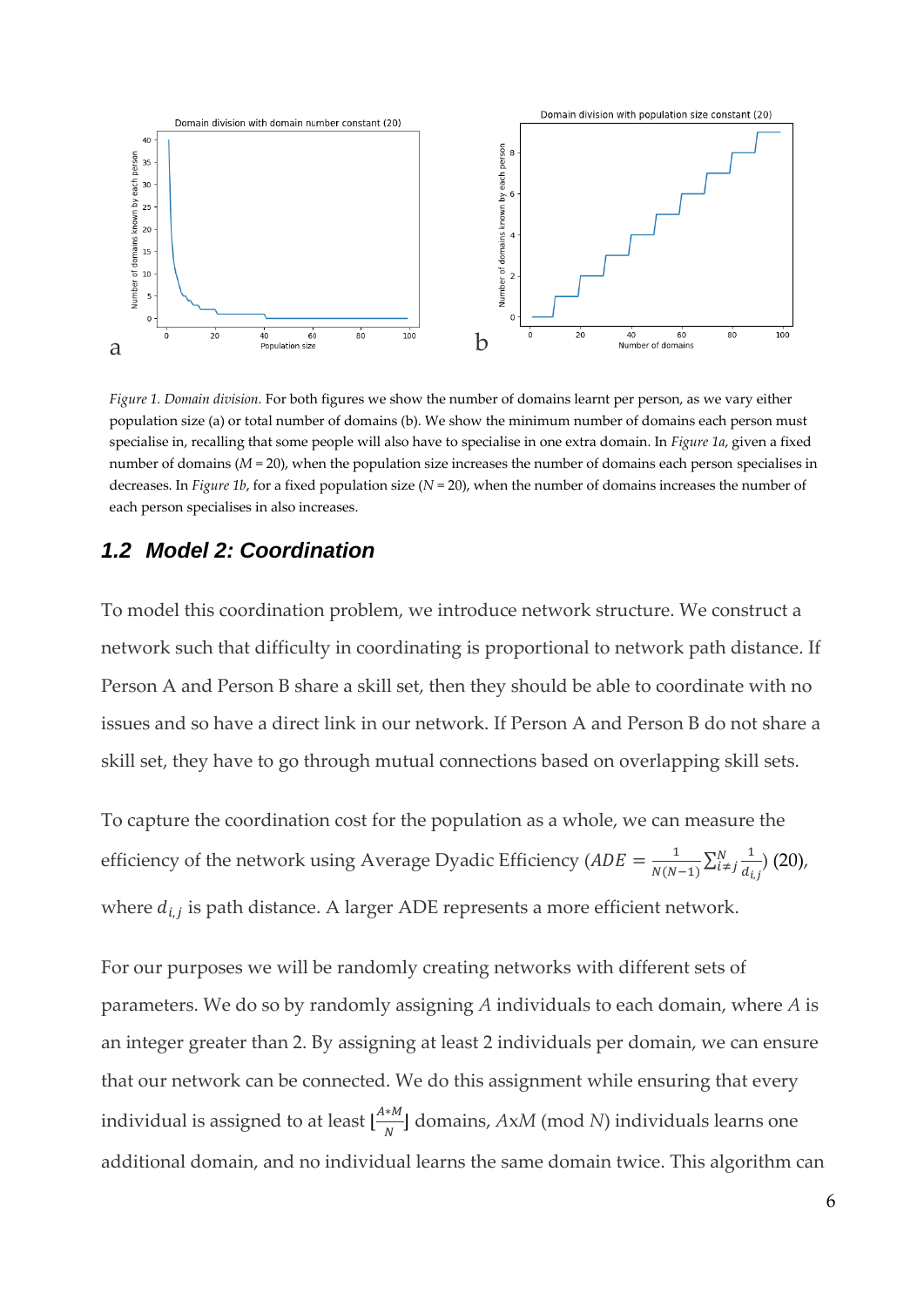be made more efficient by ensuring that individuals who already connected in one domain will not share any additional domains, but this algorithm is computationally expensive, hard to scale up to large values of *A*, and not necessarily realistic to how realworld skill specialization occurs, so we ignore this possibility. We try different values for *A* to test which ones best improve network efficiency without harming the performance of the society. Societal knowledge is measured as:

$$
\text{Social Knowledge} \approx \frac{N - A \cdot M \cdot K}{M} + K \tag{2}^2
$$

In the case where  $A = 2$  equation (2) is the same as equation (1) above as they both represent having 2 individuals learning each domain.

<sup>2</sup> Equation (2) may not be exact as we do not ensure the same constraints as for equation (1), such as separating individuals learning the same number of domains as much as possible. However, it provides a close enough estimate to demonstrate the relationship between societal knowledge and efficiency.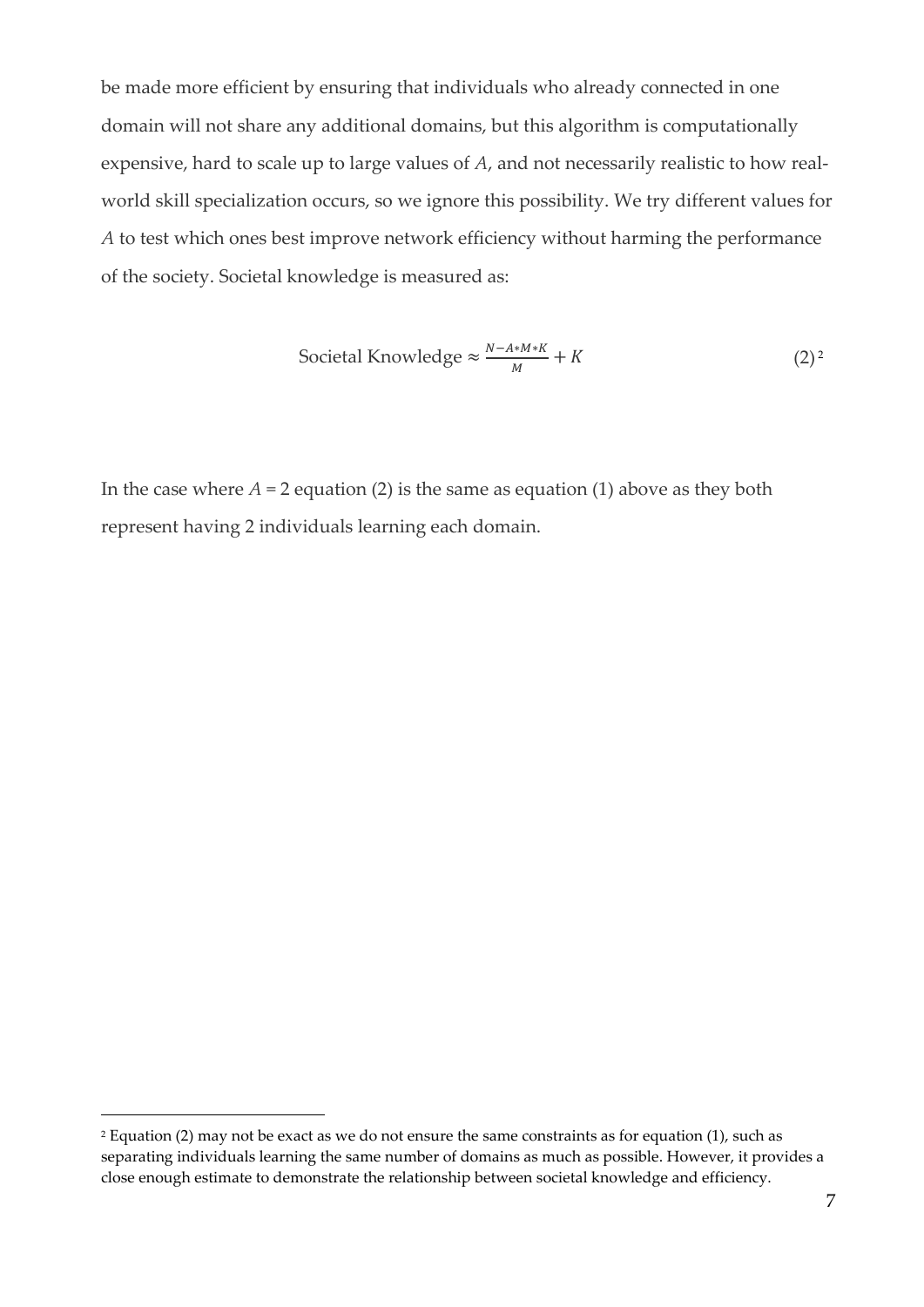

*Figure 2. Network Efficiency.* We draw 4 networks randomly generated following the instructions explained above using different sets of parameters. All networks have 10 individuals (*N* = 10). The remaining network parameters are: (a) *M* = 15, *A* = 2; (b) *M* = 25, *A* = 2; (c) *M* = 15, *A* = 3; (d) *M* = 25, *A* = 3. These networks have the following Average Dyadic Efficiency (ADE): (a) ADE = 0.533; (b) ADE = 0.719; (c) ADE = 0.867; (d) ADE = 0.922. The difference between (a) vs (b) and (c) vs (d) is the introduction of more domains of knowledge to be learnt (*M* = 15 to *M* = 25). When there are more domains of knowledge then everyone is responsible for learning more domains (see *[Figure](#page-5-0)* 1). This in turn creates more connections between people and also increases the network efficiency. The difference between (a) vs (c) and (b) vs (d) is the requirement for more people to learn each domain (*A* = 2 to *A* = 3). This creates more links as individuals are connected to two others in every domain, rather than only one other. It also requires each person to learn more domains, which further increases the number of connections in the network. Both these reactions increase network efficiency.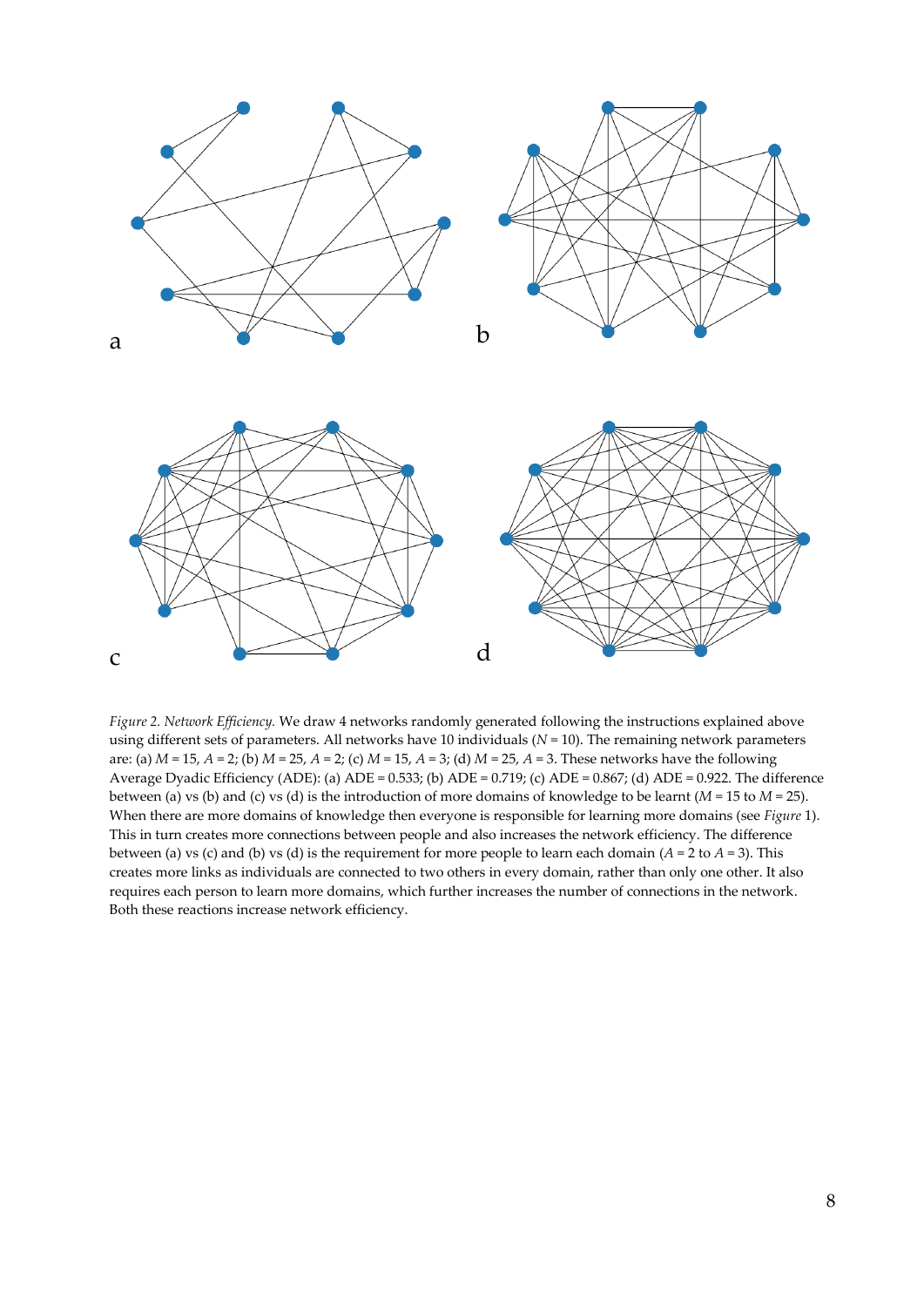## **1.2.1 Predictions**

We simulate how different population sizes, number of domains, and values for *A* affect the network efficiency for 10,000 randomly generated networks constructed with the constraints described above<sup>3</sup> . The following predictions hold:

- 1. When population size increases for a constant number of domains, then the efficiency of our network decreases (see *[Figure 3a](#page-9-0)*).
- 2. When the number of domains increases for a constant population size, then the efficiency of the network increases (see *[Figure 3b](#page-9-0)*).
- 3. When the number of people learning each domain (*A*) increases, then network efficiency increases and societal knowledge decreases.

Overall, this creates a trade-off between the knowledge level of a population and the coordination cost within the population. As population size increases the knowledge level increases, but network efficiency decreases (or coordination costs increase). To keep this coordination cost in check, the number of domains (*M*) should increase, but this will lower the knowledge level of our population. There may be many strategies to optimize this trade-off in the diversity of domains, such as those verbally described in the main text. Our formalization offers a framework for making more specific predictions about these in future work.

<sup>&</sup>lt;sup>3</sup> See code in Supplementary. Also available at:<https://github.com/schnelleric/Knowledge-Diversity-Model>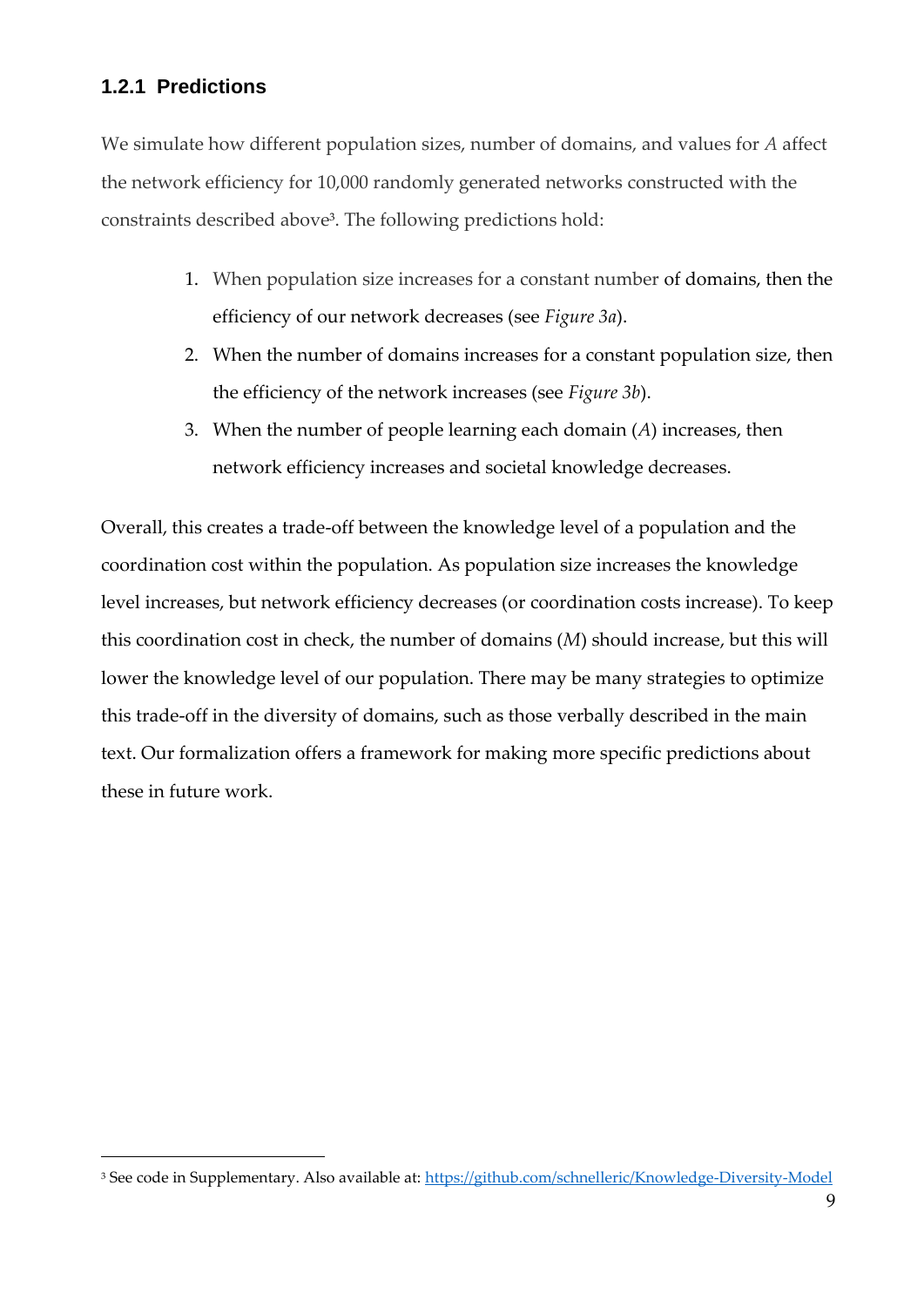

<span id="page-9-0"></span>*Figure 3. Network Efficiency.* For all figures we show the network efficiency, as calculated by the Average Dyadic Efficiency (ADE) alongside societal knowledge as calculated in equation (2). We vary either population size (a and c) or total number of domains (b and d). For all figures *K* = 0.1 and for Figures 3a and 3b *A* = 2, whereas for figures 3c and 3d *A* = 4. The distribution of networks is randomly assigned per the rules listed above and the value in the graphs are the average ADE over 10,000 runs with error bars representing the standard deviation. In [Figure 1a](#page-5-0) and 1c, given a fixed number of domains (M = 30), when population size increases the network efficiency decreases and societal knowledge increases. I[n Figure 1b](#page-5-0) and 1d, for a fixed population size  $(N = 30)$ , when the number of domains increases the network efficiency also increases and societal decreases. When *A* is larger, Figures 3c and 3d as compared to 3a and 3b, Network efficiency is higher but societal knowledge is lower.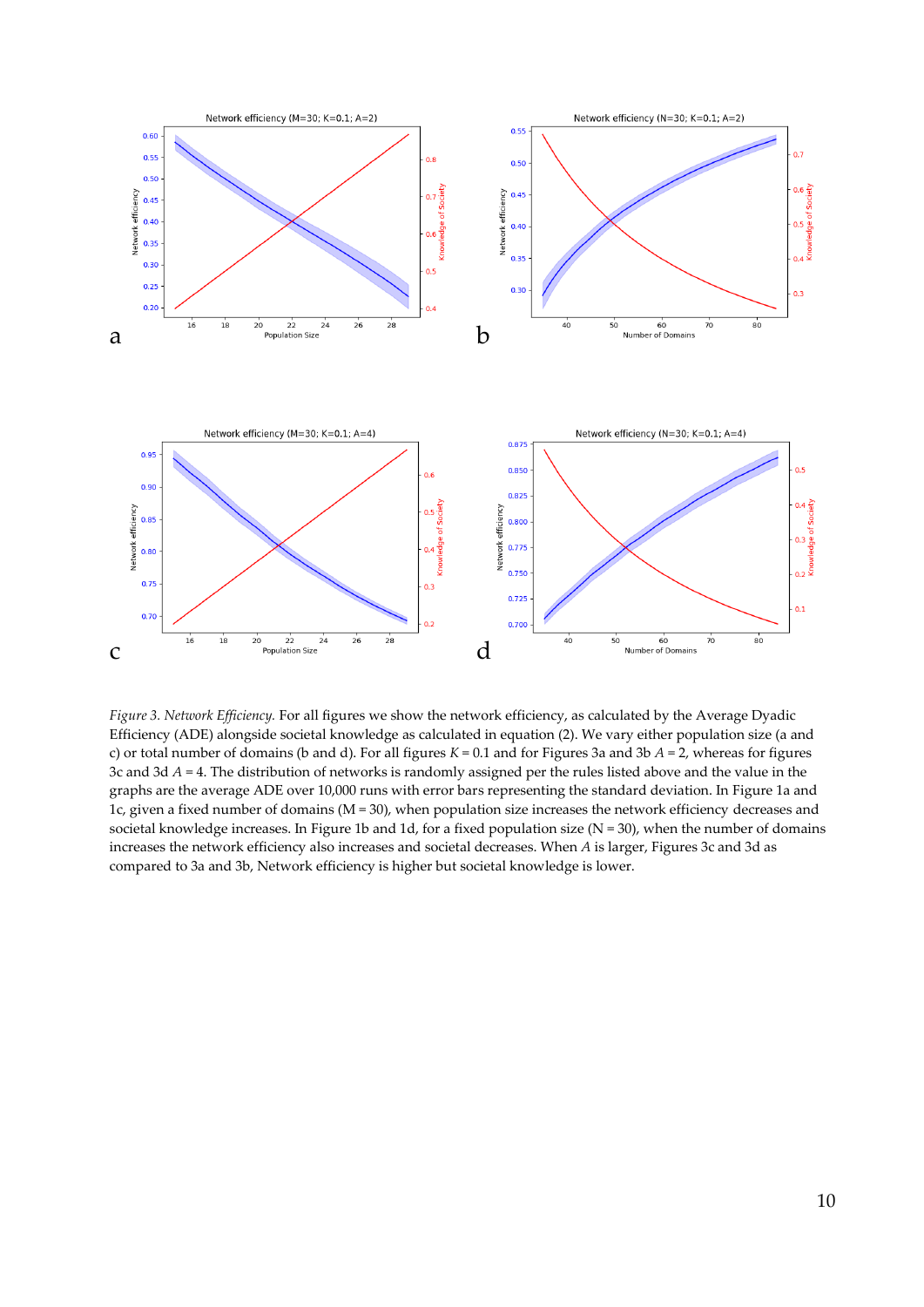# **References**

- 1. Henrich J, Boyd R. Division of Labor, Economic Specialization, and the Evolution of Social Stratification. Curr Anthropol. August 2008;49(4):715–24.
- 2. Nakahashi W, Feldman MW. Evolution of division of labor: Emergence of different activities among group members. J Theor Biol. Mai 2014;348:65–79.
- 3. Muthukrishna M, Doebeli M, Chudek M, Henrich J. The Cultural Brain Hypothesis: How culture drives brain expansion, sociality, and life history. Tarnita CE, Herausgeber. PLOS Comput Biol. 8. November 2018;14(11):e1006504.
- 4. Henrich J, Muthukrishna M. The Origins and Psychology of Human Cooperation. Annu Rev Psychol. 2021;72(1):207–40.
- 5. Muthukrishna M, Doebeli M, Chudek M, Henrich J. The Cultural Brain Hypothesis: How culture drives brain expansion, sociality, and life history. PLOS Comput Biol. 11. August 2018;14(11):e1006504.
- 6. Herculano-Houzel S, Collins CE, Wong P, Kaas JH. Cellular scaling rules for primate brains. Proc Natl Acad Sci. 27. Februar 2007;104(9):3562–7.
- 7. MacLean EL, Hare B, Nunn CL, Addessi E, Amici F, Anderson RC, u. a. The evolution of self-control. Proc Natl Acad Sci. 20. Mai 2014;111(20):E2140–8.
- 8. Sol D, Bacher S, Reader SM, Lefebvre L. Brain Size Predicts the Success of Mammal Species Introduced into Novel Environments. Am Nat. 1. Juli 2008;172(S1):S63–71.
- 9. Isler K, van Schaik CP. Metabolic costs of brain size evolution. Biol Lett. Dezember 2006;2(4):557–60.
- 10. Charvet CJ, Finlay BL. Chapter 4 Embracing covariation in brain evolution: Large brains, extended development, and flexible primate social systems. In: Hofman MA, Falk D, Herausgeber. Progress in Brain Research [Internet]. Elsevier; 2012 [zitiert 27. März 2021]. S. 71–87. (Evolution of the Primate Brain; Bd. 195). Verfügbar unter: https://www.sciencedirect.com/science/article/pii/B9780444538604000040
- 11. Herculano-Houzel S, Mota B, Lent R. Cellular scaling rules for rodent brains. Proc Natl Acad Sci. 8. August 2006;103(32):12138–43.
- 12. Lipschuetz M, Cohen SM, Ein-Mor E, Sapir H, Hochner-Celnikier D, Porat S, u. a. A large head circumference is more strongly associated with unplanned cesarean or instrumental delivery and neonatal complications than high birthweight. Am J Obstet Gynecol. 1. Dezember 2015;213(6):833.e1-833.e12.